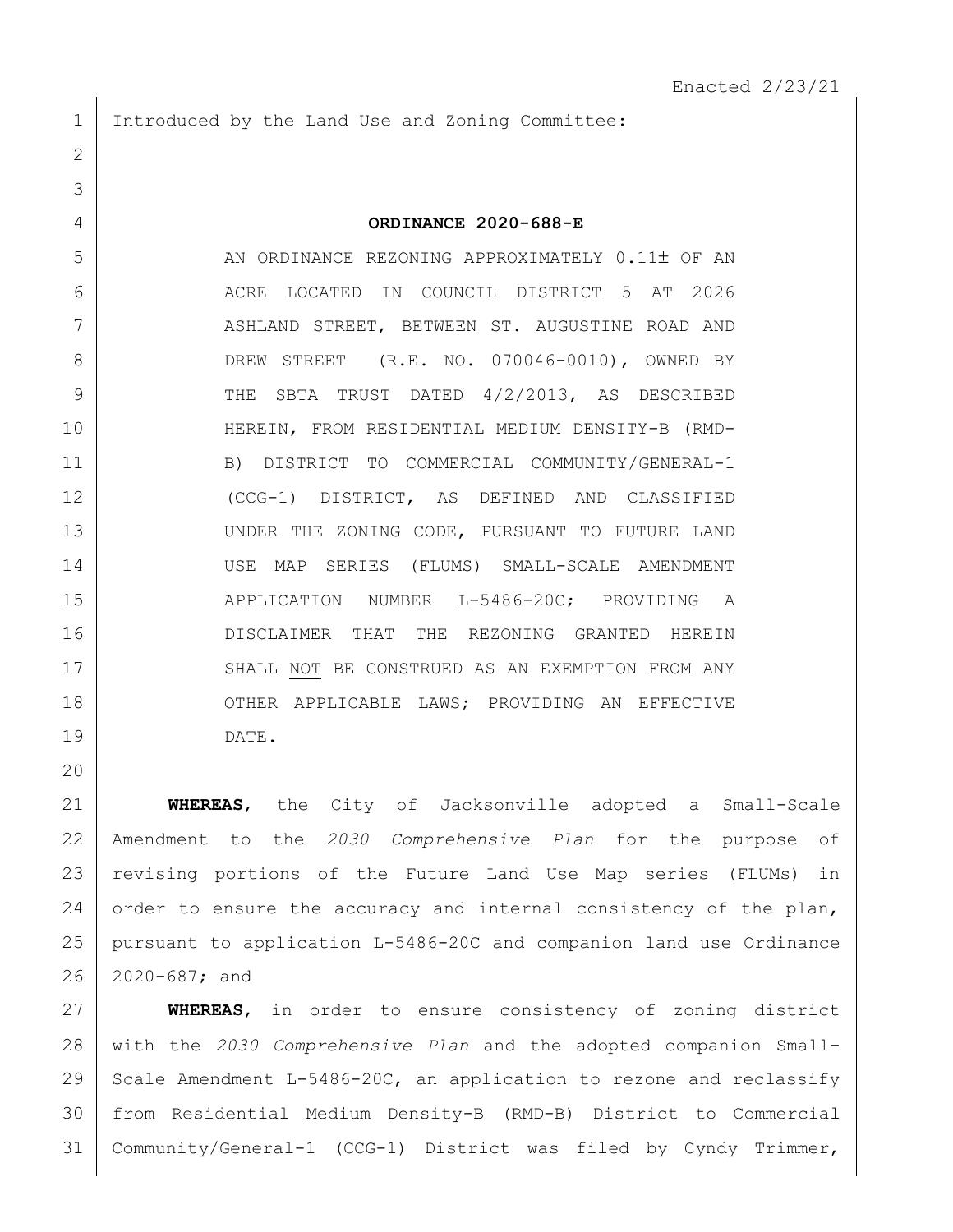1 Esq., on behalf of the SBTA Trust dated  $4/2/2013$ , the owner of 2 approximately 0.11± of an acre of certain real property in Council 3 District 5, as more particularly described in Section 1; and

 **WHEREAS**, the Planning and Development Department, in order to ensure consistency of this zoning district with the *2030 Comprehensive Plan*, has considered the rezoning and has rendered an 7 advisory opinion; and

 **WHEREAS**, the Planning Commission has considered the 9 application and has rendered an advisory opinion; and

 **WHEREAS**, the Land Use and Zoning (LUZ) Committee, after due notice, held a public hearing and made its recommendation to the 12 Council; and

 **WHEREAS**, the City Council, after due notice, held a public 14 | hearing, and taking into consideration the above recommendations as well as all oral and written comments received during the public 16 | hearings, the Council finds that such rezoning is consistent with the *2030 Comprehensive Plan* adopted under the comprehensive planning ordinance for future development of the City of 19 Jacksonville; now, therefore

**BE IT ORDAINED** by the Council of the City of Jacksonville:

 **Section 1. Subject Property Location and Description.** The 22 | approximately  $0.11\pm$  of an acre (R.E. No. 070046-0010) is located in Council District 5 at 2026 Ashland Street, between St. Augustine Road and Drew Street, as more particularly described in **Exhibit 1**, dated October 6, 2020, and graphically depicted in **Exhibit 2**, both of which are **attached hereto** and incorporated herein by this 27 | reference (Subject Property).

 **Section 2. Owner and Applicant Description.** The Subject Property is owned by the SBTA Trust dated 4/2/2013. The applicant is Cyndy Trimmer, Esq., One Independent Drive, Suite 1200, Jacksonville, Florida 32202; (904) 807-0185.

 $- 2 -$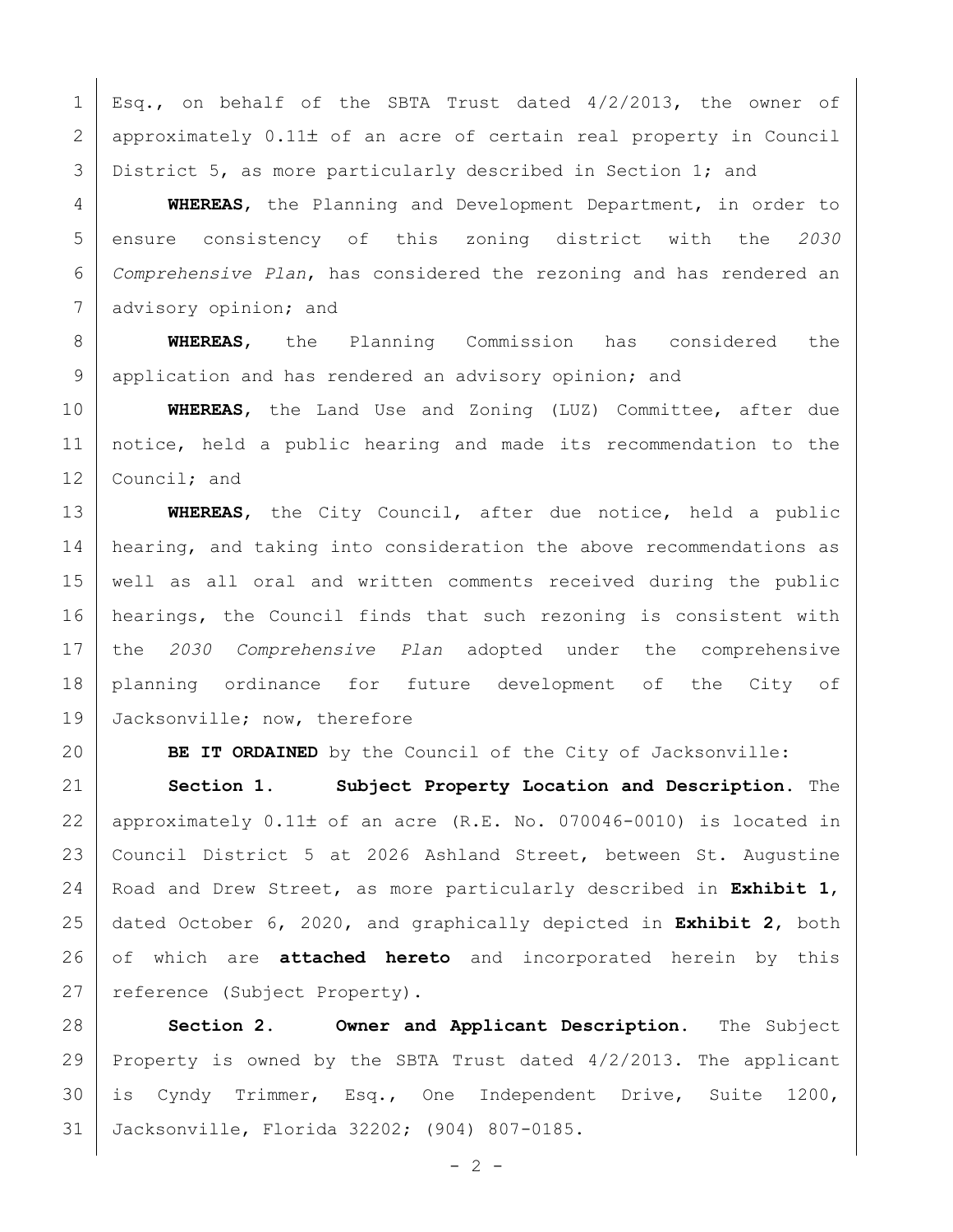**Section 3. Property Rezoned.** The Subject Property, pursuant to adopted companion Small-Scale Amendment Application L- 5486-20C, is hereby rezoned and reclassified from Residential Medium Density-B (RMD-B) District to Commercial Community/General-1 (CCG-1) District.

 **Section 4. Contingency.** This rezoning shall not become effective until 31 days after adoption of the companion Small-Scale 8 | Amendment; and further provided that if the companion Small-Scale 9 | Amendment is challenged by the state land planning agency, this 10 rezoning shall not become effective until the state land planning agency or the Administration Commission issues a final order determining the companion Small-Scale Amendment is in compliance with Chapter 163, *Florida Statutes.*

 **Section 5. Disclaimer.** The rezoning granted herein shall **not** be construed as an exemption from any other applicable 16 | local, state, or federal laws, regulations, requirements, permits 17 or approvals. All other applicable local, state or federal permits 18 or approvals shall be obtained before commencement of the development or use and issuance of this rezoning is based upon 20 acknowledgement, representation and confirmation made by the 21 | applicant(s), owner(s), developer(s) and/or any authorized agent(s) or designee(s) that the subject business, development and/or use 23 | will be operated in strict compliance with all laws. Issuance of this rezoning does **not** approve, promote or condone any practice or act that is prohibited or restricted by any federal, state or local laws.

 **Section 6. Effective Date.** The enactment of this 28 | Ordinance shall be deemed to constitute a quasi-judicial action of 29 the City Council and shall become effective upon signature by the Council President and the Council Secretary.